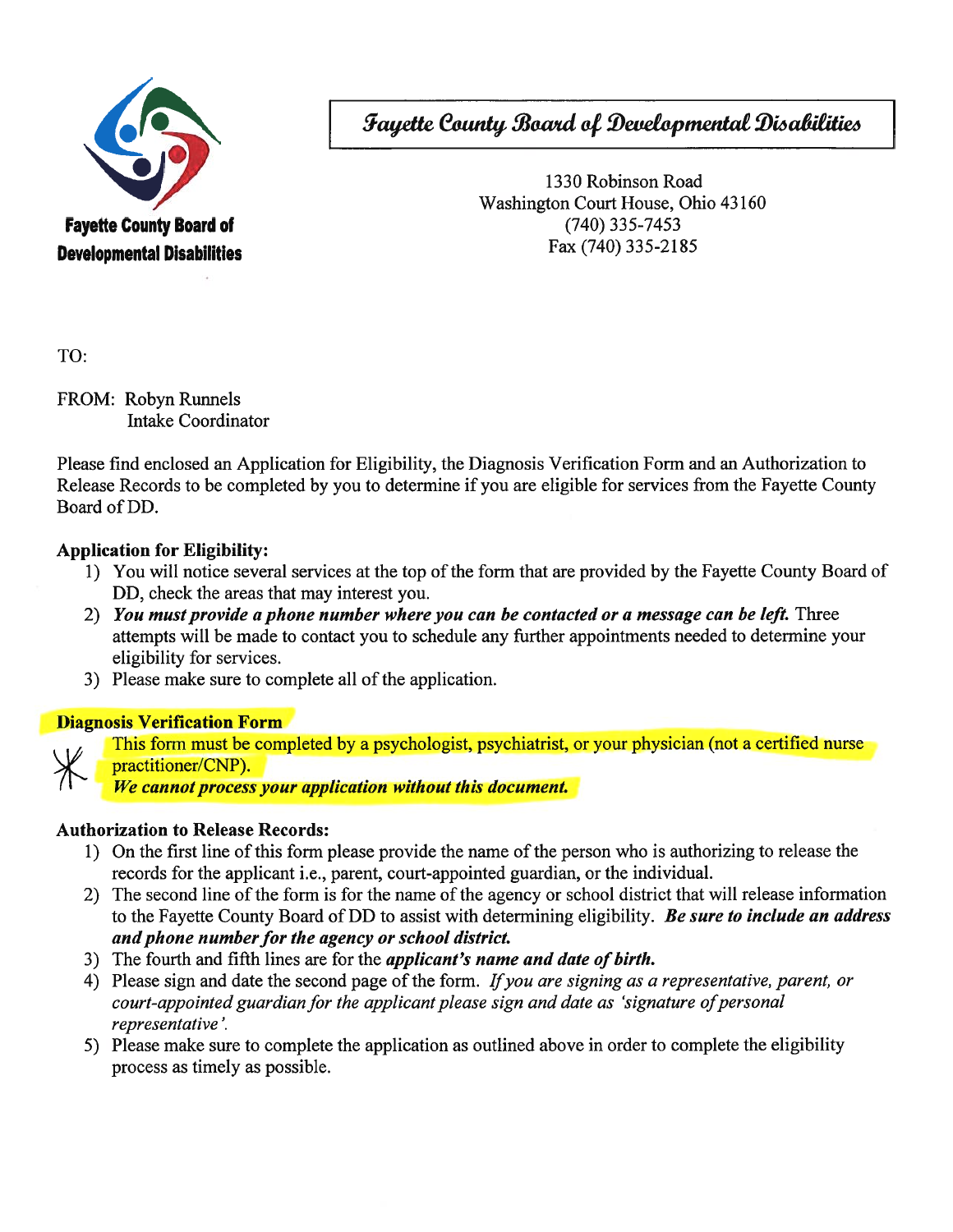# FAYETTE COUNTY BOARD OF DEVELOPMENTAL DISABILITIES APPLICATION FOR ELIGIBILITY

|                                                                                                                                                                                                                   | FAYETTE COUNTY BOARD OF DEVELOPMENTAL DISABILITIES                                                                                                                       | <b>APPLICATION FOR ELIGIBILITY</b>                                     |                           |                    |                                  |
|-------------------------------------------------------------------------------------------------------------------------------------------------------------------------------------------------------------------|--------------------------------------------------------------------------------------------------------------------------------------------------------------------------|------------------------------------------------------------------------|---------------------------|--------------------|----------------------------------|
| Check all services of interest: [ ] Adult Day Services [ ] Behavior Support<br>[ ] Family Support Services [ ] Payee Services [ ] Recreation / Socialization [ ] Residential Services<br>[ ] Service Coordination | [ ] Sheltered Workshop                                                                                                                                                   |                                                                        |                           | [ ] Transportation | [ ] Community Employment         |
| <b>Applicant Name:</b>                                                                                                                                                                                            |                                                                                                                                                                          |                                                                        |                           |                    |                                  |
|                                                                                                                                                                                                                   | First                                                                                                                                                                    |                                                                        | Middle                    |                    | Last                             |
| Address:<br><b>Street</b>                                                                                                                                                                                         |                                                                                                                                                                          | City                                                                   |                           | <b>State</b>       | Zip Code                         |
|                                                                                                                                                                                                                   |                                                                                                                                                                          |                                                                        |                           |                    |                                  |
| Date of Birth: Month Day Day Year                                                                                                                                                                                 |                                                                                                                                                                          |                                                                        |                           | Sex: Male          | Female                           |
| Custodial Parent(s)/Guardian Name:<br>Court-Appointed Guardian: ____Yes ____No                                                                                                                                    |                                                                                                                                                                          |                                                                        |                           |                    |                                  |
| <b>Custodial Parent(s)/Guardian Address (if different from above)</b>                                                                                                                                             |                                                                                                                                                                          |                                                                        |                           |                    |                                  |
| <b>Street</b>                                                                                                                                                                                                     |                                                                                                                                                                          | City                                                                   |                           | <b>State</b>       | <b>Zip Code</b>                  |
|                                                                                                                                                                                                                   |                                                                                                                                                                          |                                                                        |                           |                    |                                  |
|                                                                                                                                                                                                                   |                                                                                                                                                                          |                                                                        |                           |                    |                                  |
| School District:                                                                                                                                                                                                  | [ ] Miami Trace [ ] Washington City Schools Enrolled: ____Yes ____No ___Vocational                                                                                       |                                                                        |                           |                    |                                  |
| Dees applicant have 1 or more disabilities or delays? _____Yes _____No _____Unknown<br>Please explain:                                                                                                            |                                                                                                                                                                          |                                                                        |                           |                    |                                  |
| Has applicant received services from another agency/organization/school?<br>If yes, from whom?                                                                                                                    |                                                                                                                                                                          |                                                                        |                           | No                 | Yes                              |
| <b>Applicant Signature</b>                                                                                                                                                                                        |                                                                                                                                                                          |                                                                        | Parent/Guardian Signature |                    | Date / Time                      |
|                                                                                                                                                                                                                   |                                                                                                                                                                          |                                                                        |                           |                    |                                  |
|                                                                                                                                                                                                                   |                                                                                                                                                                          |                                                                        | For County Use Only       |                    | <b>Date Application Received</b> |
| Recommendations:                                                                                                                                                                                                  | [ ] Services / Supports Approved<br>] Applicant placed on waiting list<br>[ ] Notified in writing of due process and administrative resolution of complaint availability | <b>J</b> Services / Supports Denied (referrals made to other agencies) |                           |                    |                                  |
| <b>Superintendent or Designee Signature</b>                                                                                                                                                                       |                                                                                                                                                                          |                                                                        |                           | Date               |                                  |

 $\ddotsc$ 

excel.Sam.ofcspec.MRDDappforeligibility.7/28/08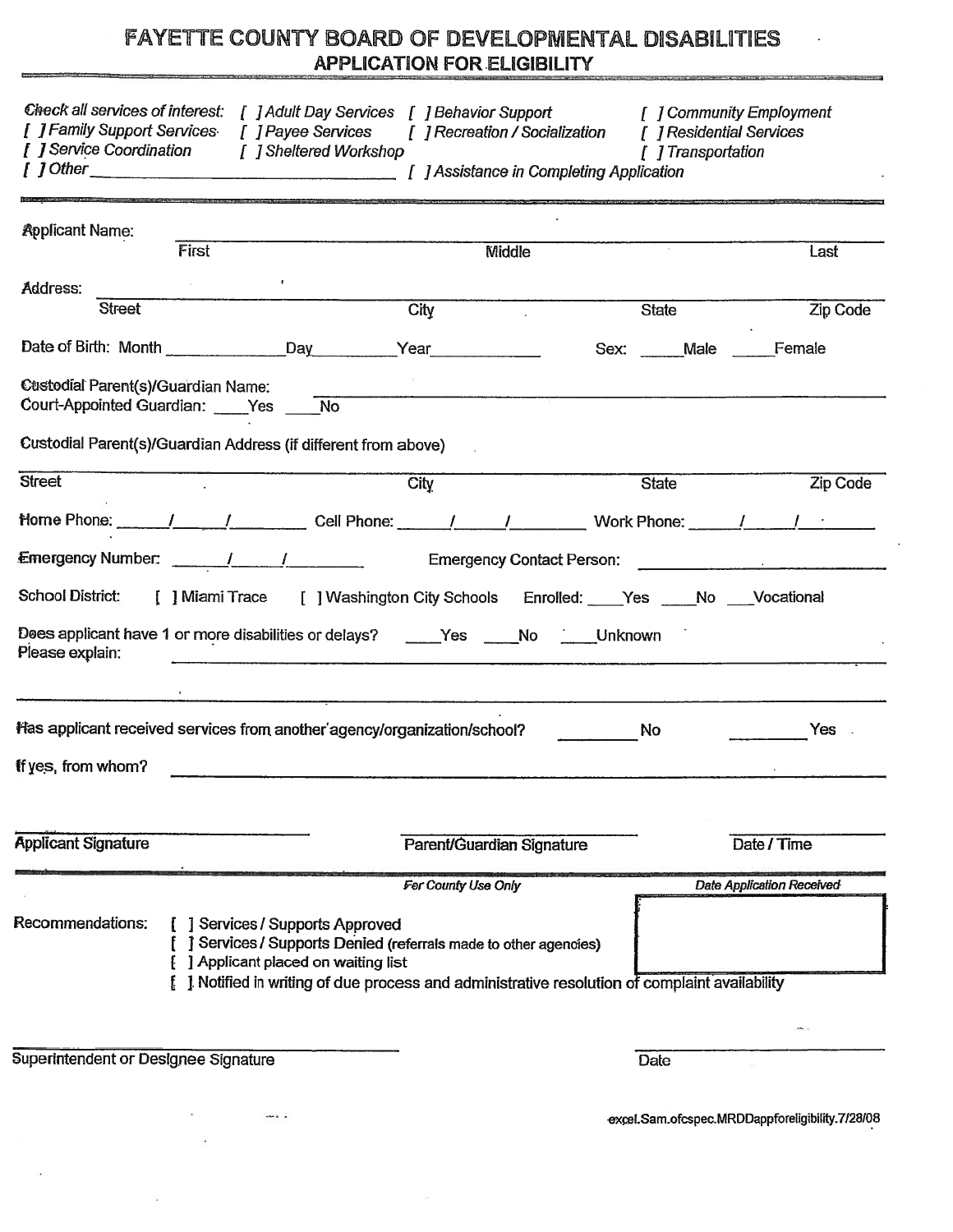# Ohio Department of Developmental Disabilities Diagnosis Verification (Ages birth through age 9)

| Individual:                                                                                                                                                                                                           | DOB:                                    |
|-----------------------------------------------------------------------------------------------------------------------------------------------------------------------------------------------------------------------|-----------------------------------------|
| Please have the appropriate clinician complete the below information.                                                                                                                                                 |                                         |
| Does the child have at least one of the following:                                                                                                                                                                    |                                         |
| 1. A substantial developmental delay?<br>$Yes$ $\Box$<br><b>No</b>                                                                                                                                                    |                                         |
|                                                                                                                                                                                                                       |                                         |
|                                                                                                                                                                                                                       | Date administered: ____________________ |
| <b>OR</b><br>2. A diagnosed congenital or acquired condition, other than an impairment caused solely by a mental illness?<br>Yes $\Box$ No                                                                            |                                         |
|                                                                                                                                                                                                                       |                                         |
| Is the above-mentioned condition and/or delay likely to result in substantial functional limitation in any of the<br>following major life areas if the individual does not receive the appropriate services/supports? |                                         |
| Self-care (bathing, grooming, eating, toileting, etc.)                                                                                                                                                                | <u>lNo</u><br><b>Yes</b>                |
| Expressive/receptive language                                                                                                                                                                                         | Yes<br>No                               |
| Learning/cognition                                                                                                                                                                                                    | Yes<br>lNo                              |
| Mobility (locomotion, positioning, transfers)                                                                                                                                                                         | Yes<br>No                               |
| Self-direction (decision-making, judgment)                                                                                                                                                                            | Yes<br><u>l</u> No                      |
| Independent living (household tasks)                                                                                                                                                                                  | lNo<br>Yes                              |
| Economic proficiency (money management)                                                                                                                                                                               | Yes<br>No                               |
|                                                                                                                                                                                                                       |                                         |
| Name of Physician or Licensed Psychologist                                                                                                                                                                            | License number                          |
| Signature of Physician or Licensed Psychologist                                                                                                                                                                       | Date                                    |

Ohio Department of Developmental Disabilities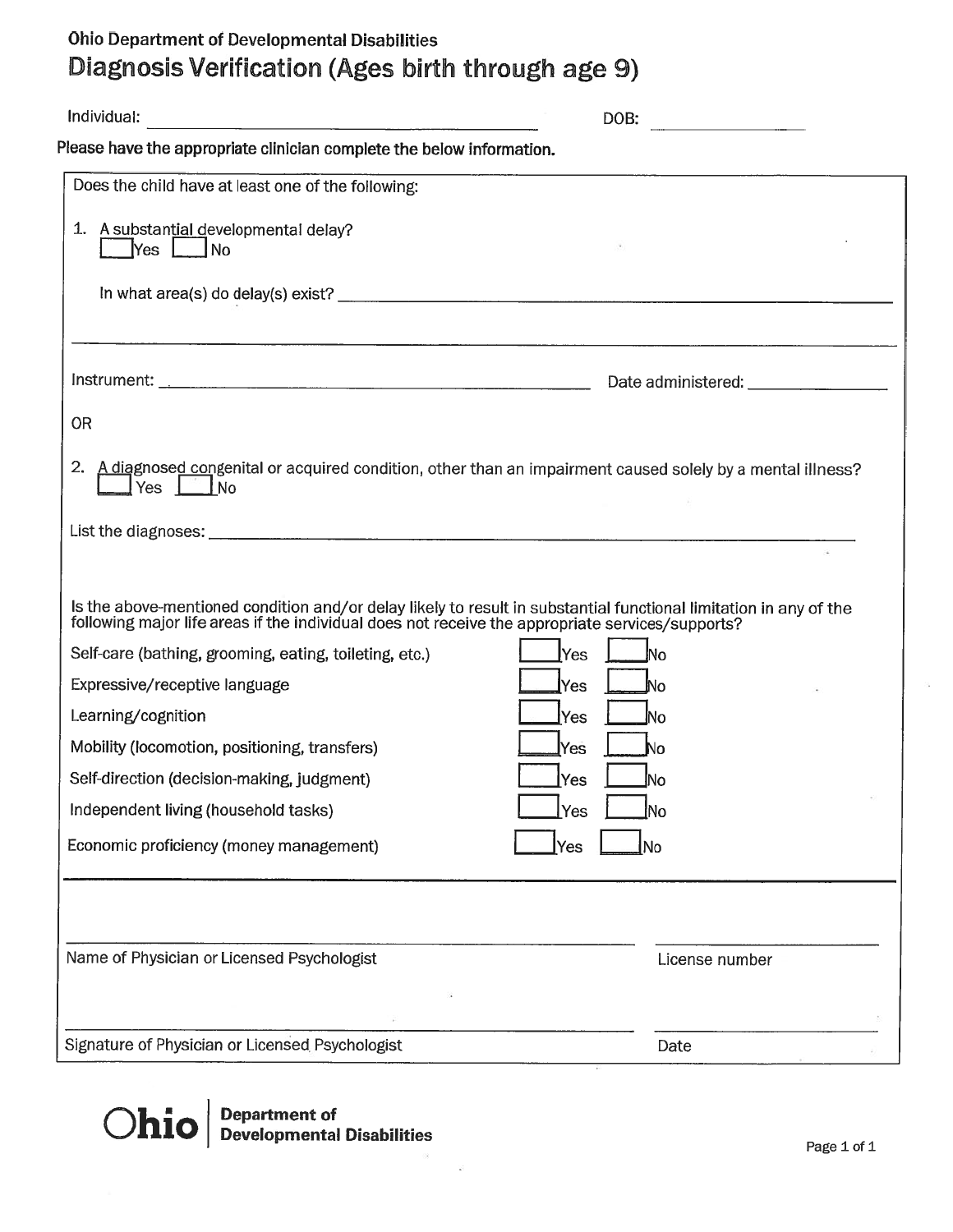# Ohio Department of Developmental Disabilities Diagnosis Verification (Ages 10 and above) Ohio Department of Developmental Disabilities<br>Diagnosis Verification (Ages 10 and above)<br>Individual: DOB:

| <b>Ohio Department of Developmental Disabilities</b>                                                                                                                                                                                 |                                        |
|--------------------------------------------------------------------------------------------------------------------------------------------------------------------------------------------------------------------------------------|----------------------------------------|
| Diagnosis Verification (Ages 10 and above)                                                                                                                                                                                           |                                        |
| Individual:                                                                                                                                                                                                                          | DOB:                                   |
| Please have the appropriate clinician complete the below information. It is not necessary to have both areas completed                                                                                                               |                                        |
| Please complete this section if you are a physician providing diagnosis verification.                                                                                                                                                |                                        |
| 1. Does the individual have a medical condition that would be defined as a severe, chronic disability?                                                                                                                               |                                        |
|                                                                                                                                                                                                                                      |                                        |
| 2. Was the onset of the condition prior to age 22? Wes No                                                                                                                                                                            | <u> 1999 - Jacques Maria (f. 1989)</u> |
| 3. Is the disability attributable to a physical or mental condition other than a sole diagnosed mental health<br>condition?<br>$\sqrt{Y}$ es $\sqrt{N}$ No                                                                           |                                        |
| 4. Is this condition likely to continue indefinitely? <b>The State of August</b> Yes <b>Land No</b>                                                                                                                                  |                                        |
|                                                                                                                                                                                                                                      |                                        |
|                                                                                                                                                                                                                                      |                                        |
| Please complete this section if you are a licensed psychologist providing diagnosis verification.                                                                                                                                    |                                        |
| 1. Does the individual have an intellectual disability that would be defined as a severe, chronic disability?<br>⊿ No<br>$\mathsf{I}$ Yes $\mathsf{I}$                                                                               |                                        |
|                                                                                                                                                                                                                                      |                                        |
| 2. Please list the instrument used to determine the presence of the disability and date administered:                                                                                                                                |                                        |
| Instrument: <u>Alexander Communications and Communications and Content Communications and Communications and Communications and Communications and Communications and Communications and Communications and Communications and C</u> |                                        |
| 3. Was the onset of the condition prior to age 22? $\Box$ Yes $\Box$ No                                                                                                                                                              |                                        |
| 4. Is the disability attributable to a physical or mental condition other than a sole diagnosed mental<br>health condition?<br>$\Box$ Yes $\Box$ No                                                                                  |                                        |
| 5. Is this condition likely to continue indefinitely? $\boxed{\phantom{a}}$ Yes $\boxed{\phantom{a}}$ No                                                                                                                             |                                        |
|                                                                                                                                                                                                                                      |                                        |
|                                                                                                                                                                                                                                      | Date:                                  |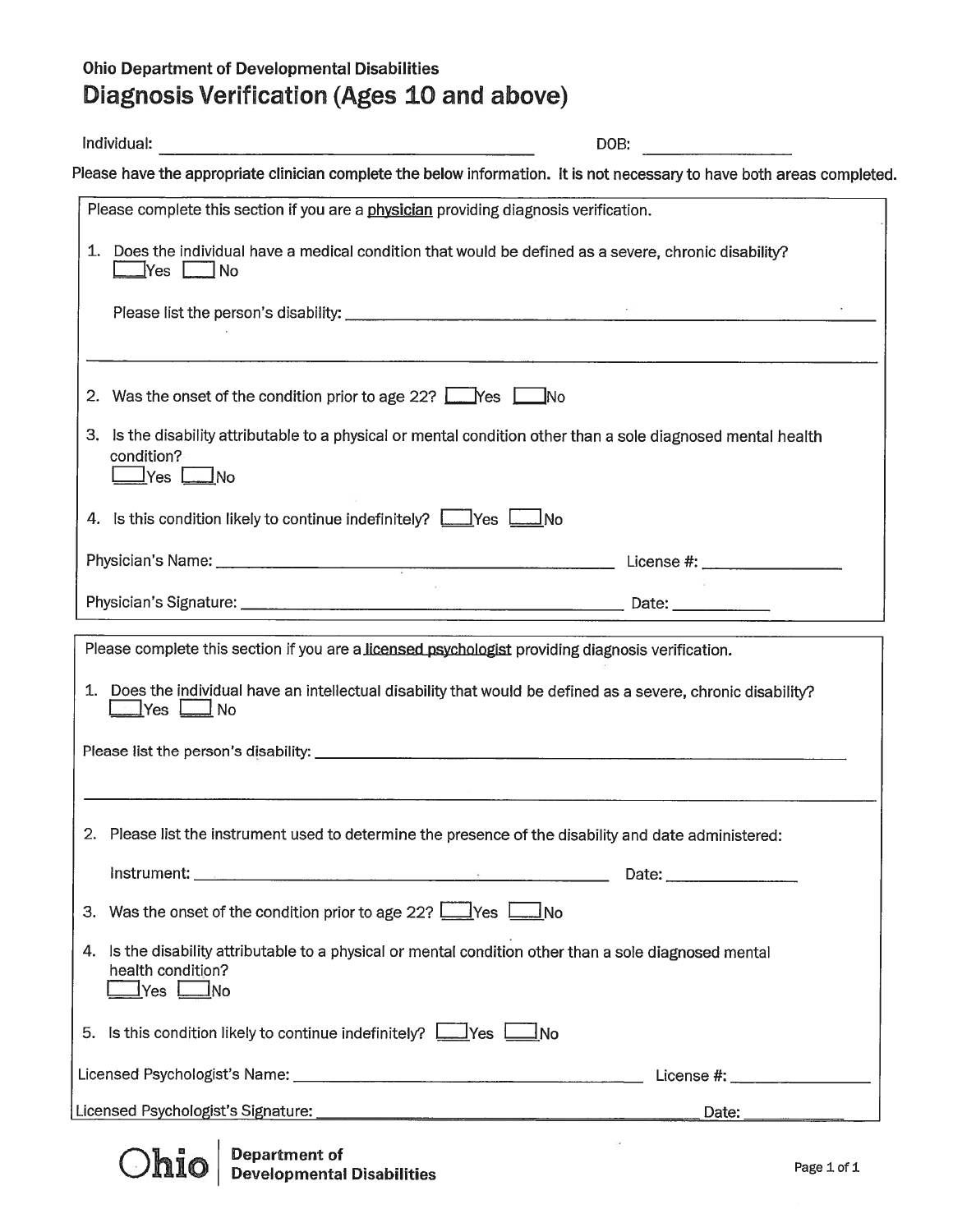### Fayette County Board of Dl) Administrative Procedure Completion of "Authorization to Release Records" Form

### Print or type information on this form. If you print, use a pen. Pencil is not permitted.

Complete all sections that reques<sup>t</sup> basic demographic and agency information at the top of Page 1.

Specify what information is being requested. Examples are: Medical/Dental/Vision/Hearing Records [may need to specify which one(s)]; Educational Records; Psychological Records; Social History; Copy ofBirth Certificate; Therapy Records; Assessments [may need to specify which one(s)]

If applicable, the individual requesting the release of information must initial any box(es) which specifically address requested materials involving:

- Diagnosis/treatment for alcohol and/or drug abuse
- •HIV test results
- $\bullet$ AIDS/ARC diagnosis and/or treatment
- Diagnosis and/or treatment relating to other communicable diseases  $\bullet$
- • "Except as limited as follows": Here the individual requesting the release of records write which information is to be excluded from the records sent to the FCBDD.

Write in the purpose for the disclosure of records. Examples are: Eligibility determination; Completion of agency files to meet compliance regulations; File Update; Information necessary to complete individual's habilitation plan; Information necessary to complete individual's educational plan

Check the box if the information is being used for fundraising or levy information.

Before the signatures, write in the expiration date of the Authorization to Release Records Form. At no time shall this date be longer than 365 days from the date of the signature of the individual requesting the release of records.

Ifthe individual responsible for authorizing the release ofrecords containing PHI (the individual, the paren<sup>t</sup> of <sup>a</sup> minor child, or the court-appointed legal guardian of <sup>a</sup> person age 18 or older) refuses to sign the Authorization to Release Records Form, then mark the appropriate box below:

- • Box One states the person understands that without the release of this information that he/she cannot be made eligible for FCBDD services; and/or
- Box Two states that the person cannot participate in research-related treatment (we will not use this box); and/or
- •Box Three: In the first line write "FCBDD" if the information requested is coming to the FCBDD or write the name of another organization that will be RECEIViNG the requested information. On the second line re-write the name of the other organization that to which information is being sent if the purpose of the Authorization to Release Records Form is to SEND information to another organization. (i.e. You may be writing "FCBDD" once in the first line and may leave the second line blank OR you may be writing the name of the other organization on both lines.)

In the bottom section of Page 2, the entity releasing the information completes this section.

The original is sent to the organization from which the individual is requesting information. A copy of the form must be kept in the individual's file.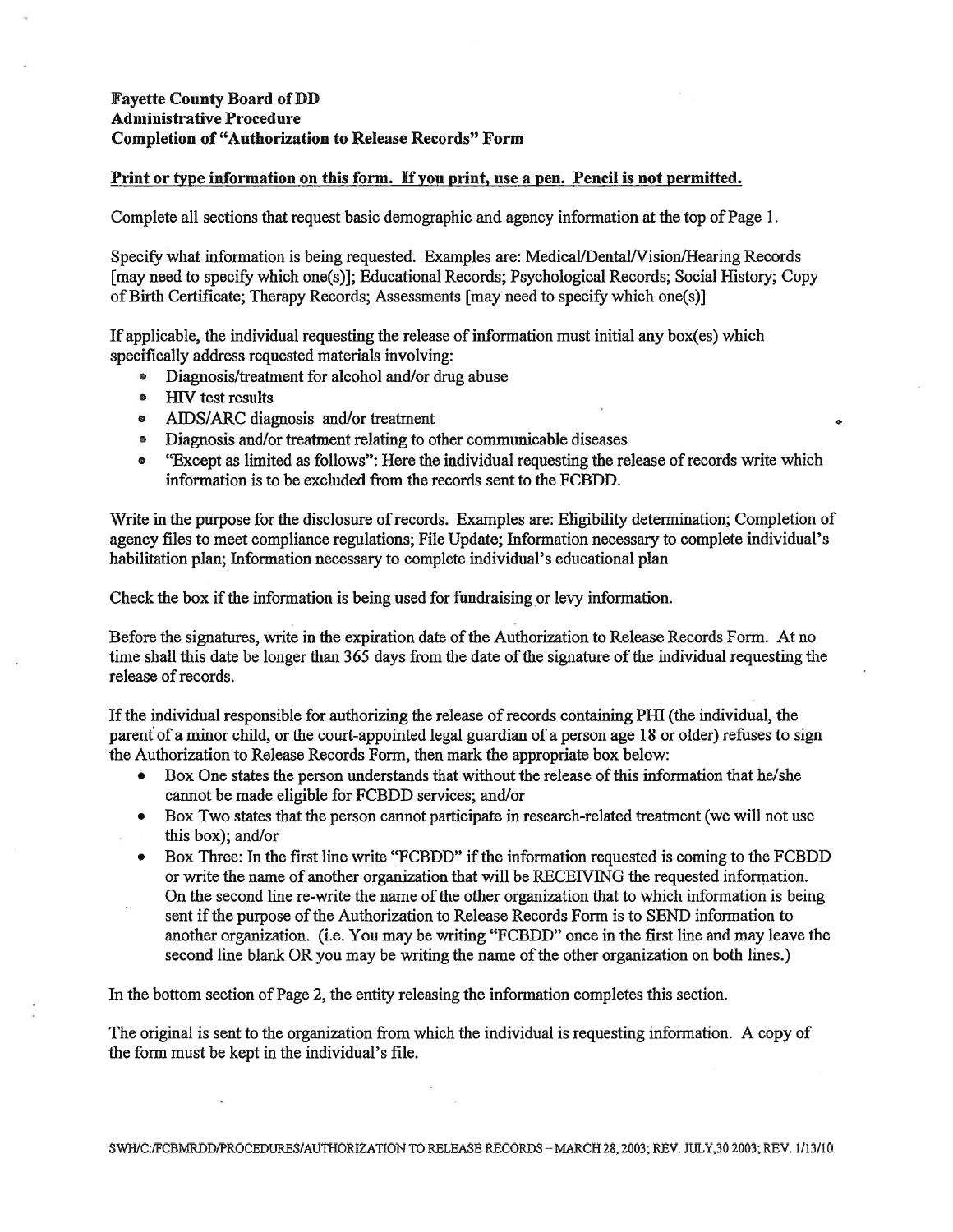### Fayette County Board of DD AUTHORIZATION TO RELEASE RECORDS

| I,          | , authorize                                                                                                               |
|-------------|---------------------------------------------------------------------------------------------------------------------------|
|             | (Name)                                                                                                                    |
|             | (Name or general designation of program making disclosure)<br>to disclose to:                                             |
|             | (Insert name or identification of person/class of persons to receive information)<br>the following information regarding: |
|             | (Name of individual)                                                                                                      |
|             | whose date of birth is                                                                                                    |
|             | (Date of birth)                                                                                                           |
|             | <b>LIST INFORMATION BEING REQUESTED IN DETAIL</b>                                                                         |
|             |                                                                                                                           |
|             | state and control to the control of the control of the control of the control of the control of the control of            |
|             |                                                                                                                           |
|             | I understand that the information to be released includes: (initial appropriate boxes, if applicable)                     |
| □           | Diagnoses and/or treatment for alcohol and/or drug abuse see below for rule on redisclosure of information on             |
|             | drug/alcohol diagnosis or treatment.                                                                                      |
| $\Box$      | HIV test results;                                                                                                         |
| 0<br>0<br>0 | AIDS/AIDS Related Complex (ARC) diagnoses and/or treatment;                                                               |
|             | Diagnoses and/or treatment relating to other communicable diseases                                                        |
|             | Except as limited as follows:                                                                                             |
|             |                                                                                                                           |
|             |                                                                                                                           |
|             |                                                                                                                           |

The purpose of this authorized disclosure is (state purpose in detail):

Check if applicable:

0 This authorization is for release of protected health information for fundraising or levy purposes. The FCBDD may receive funds as <sup>a</sup> result of using my protected health information

<sup>I</sup> understand that <sup>I</sup> may cancel this consent at any time excep<sup>t</sup> to the extent that action has been taken in reliance on it, by stating so in writing with the date and my signature and delivering it to.

 $\overline{a}$ 

(Name of recipient of PHI)

<sup>I</sup> understand that these records are protected by federal and Ohio law governing confidentiality rules, and cannot be disclosed without my written consent unless otherwise provided for in the regulations.

I understand that if I have authorized the FCBDD to disclose my protected health information to persons who are not required by Federal or State law to keep the information confidential, these persons who are receiving the records may disclose my protected health information to others without my consent or authorization.